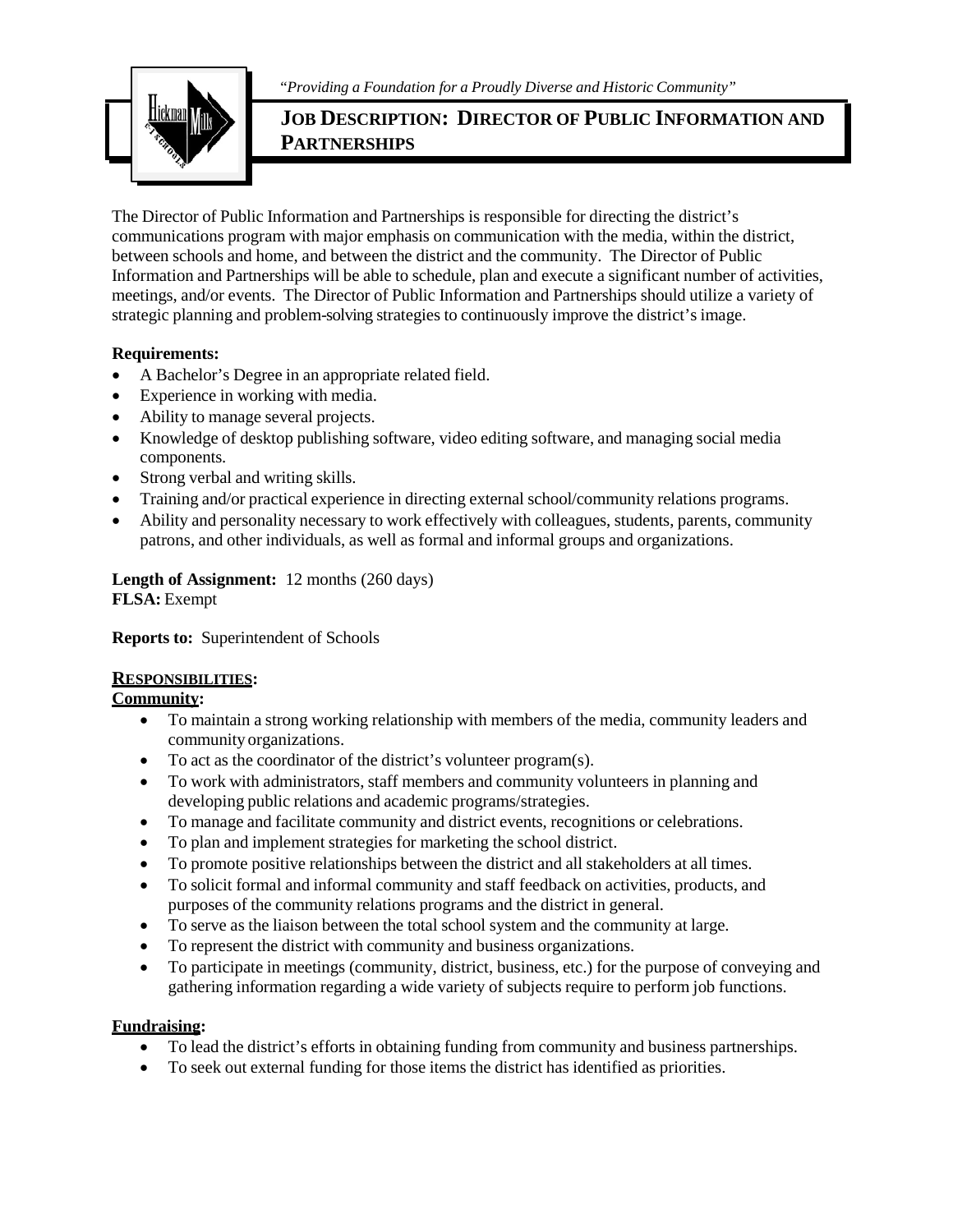# **Media:**

- To compile information for a variety of sources for the purpose of preparing media communications and/or writing reports.
- To be knowledgeable of all major happenings within the district as a basis for accurate reporting and communicating.
- To be the primary contact for all news media and serve as district spokesperson.
- Coordinate media visits.

### **Publishing:**

- To determine communication protocols in a wide variety of circumstances.
- Determine the best format for communication.
- To be well informed about school programs and activities as a basis for communications needs.
- To coordinate, write, produce, edit, and manage the development and production of district publications for staff and community.
- To prepare a wide variety of written or electronic materials.
- To distribute and manage publications, mailings or electronic communications.
- To produce videos and other materials for the district's various forms of media.
- To prepare information, talking points, speeches and graphic presentation for public presentations.

# **Other:**

- •
- To manage and direct the personnel and budget of the Public Information Office that includes the district mailroom, district reception desk and print shop.
- Ensuring that the district is in compliance with stated policies and procedures in matters related to communication and publications.
- Attend monthly Board meetings, facilitating presentations as needed
- Manage the district's automatic messaging system
- Supervises personnel for the purpose of organizing assignments and ensuring completion within established timelines.
- Serves as a member of the Superintendent's Executive Leadership Team.
- Other duties as assigned by the Superintendent.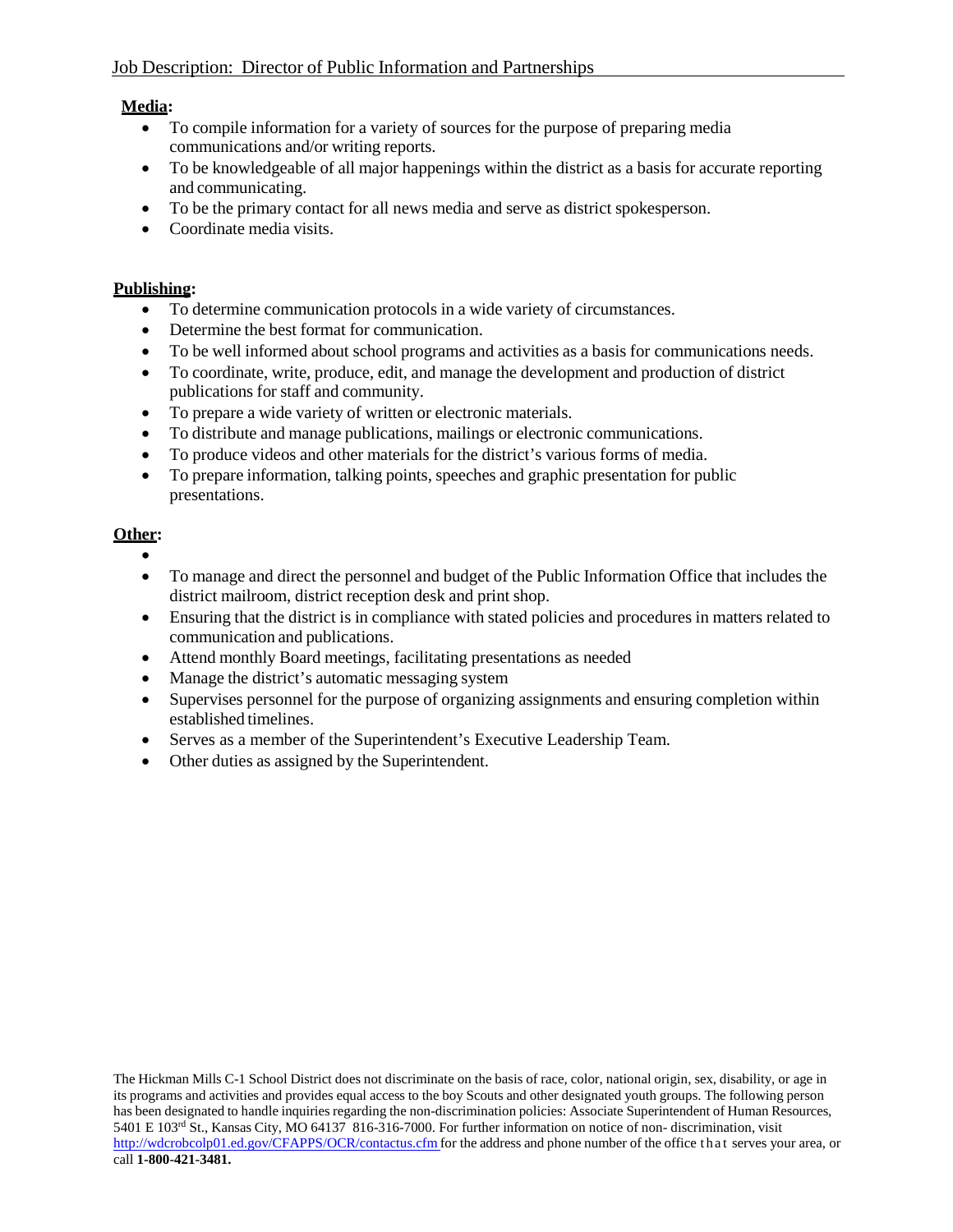# **Position: Director of Public Information and Partnerships**

**PHYSICAL REQUIREMENTS & WORKING CONDITIONS:** *The physical demands, work environment* factors and mental functions described below are representative of those that must be met by an employee to *successfully perform the essential functions of thisjob. Reasonable accommodations may be made to enable individuals with disabilitiesto perform the essential functions.*

| PHYSICAL ACTIVITIES:                | <b>Amount of Time</b> |           |                |            |
|-------------------------------------|-----------------------|-----------|----------------|------------|
|                                     | <b>None</b>           | Under 1/3 | $1/3$ to $2/3$ | Over $2/3$ |
| Stand                               |                       |           | X              |            |
| Walk                                |                       |           | X              |            |
| Sit                                 |                       |           | X              |            |
| Use hands to finger, handle or feed |                       |           |                | X          |
| Reach with hands and arms           |                       |           | X              |            |
| Climb or balance                    |                       | X         |                |            |
| Stoop, kneel, crouch, or crawl      |                       | X         |                |            |
| Talk                                |                       |           |                | X          |
| Hear                                |                       |           |                | X          |
| Taste                               |                       | X         |                |            |
| Smell                               |                       | X         |                |            |

| <b>WEIGHT and FORCE DEMANDS:</b> | <b>Amount of Time</b> |             |                |            |
|----------------------------------|-----------------------|-------------|----------------|------------|
|                                  | <b>None</b>           | Under $1/3$ | $1/3$ to $2/3$ | Over $2/3$ |
| Up to 10 pounds                  |                       |             | x              |            |
| Up to 25 pounds                  |                       |             | л              |            |
| Up to 50 pounds                  |                       |             |                |            |
| Up to 100 pounds                 |                       |             |                |            |
| More than 100 pounds             |                       |             |                |            |

| <b>MENTAL FUNCTIONS:</b>    | <b>Amount of Time</b> |             |                |            |
|-----------------------------|-----------------------|-------------|----------------|------------|
|                             | <b>None</b>           | Under $1/3$ | $1/3$ to $2/3$ | Over $2/3$ |
| Compare                     |                       |             |                | X          |
| Analyze                     |                       |             |                | X          |
| Communicate                 |                       |             |                | X          |
| Copy                        |                       |             |                | X          |
| Coordinate                  |                       |             |                | X          |
| Instruct                    |                       |             | $\mathbf X$    |            |
| Compute                     |                       |             |                | X          |
| Synthesize                  |                       |             |                | X          |
| Evaluate                    |                       |             | X              |            |
| <b>Interpersonal Skills</b> |                       |             |                | X          |
| Compile                     |                       |             | X              |            |
| Negotiate                   |                       |             | $\mathbf X$    |            |

| <b>WORK ENVIRONMENT:</b>              | <b>Amount of Time</b> |             |                |            |
|---------------------------------------|-----------------------|-------------|----------------|------------|
|                                       | <b>None</b>           | Under $1/3$ | $1/3$ to $2/3$ | Over $2/3$ |
| Wet or humid conditions (non-weather) | x                     |             |                |            |
| Work near moving mechanical parts     | X                     |             |                |            |
| Work in high, precarious places       | X                     |             |                |            |
| Fumes or airborne particles           | X                     |             |                |            |
| Toxic or caustic chemicals            | X                     |             |                |            |
| Outdoor weather conditions            |                       |             | X              |            |
| Extreme cold (non-weather)            | X                     |             |                |            |
| Extreme heat (non-weather)            | X                     |             |                |            |
| Risk of electrical shock              | X                     |             |                |            |
| Work with explosives                  | X                     |             |                |            |
| Risk of radiation                     | X                     |             |                |            |
| Vibration                             | X                     |             |                |            |